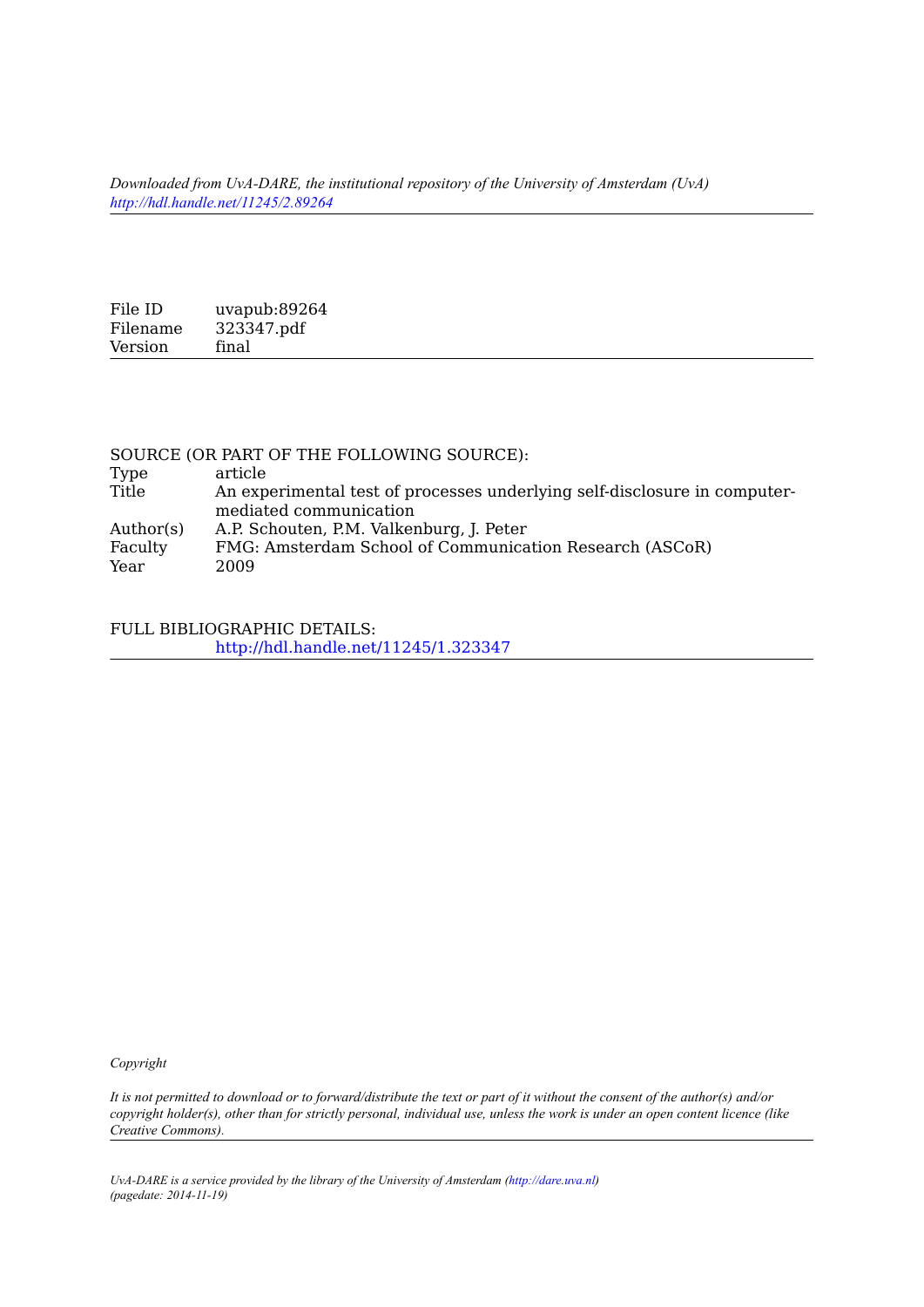<span id="page-1-0"></span>

Schouten, A., Valkenburg, P., & Peter, J. (2009). An Experimental Test of Processes Underlying Self-Disclosure in Computer-Mediated Communication. Cyberpsychology: Journal of Psychosocial Research on Cyberspace, 3(2), article 3. [http://cyberpsychology.eu/view.php?cisloclanku=2009111601&article=3](#page-1-0)

# **An Experimental Test of Processes Underlying Self-Disclosure in Computer-Mediated Communication**

# **[Alexander P. Schouten](#page-14-0)[1, Patti M. Valkenburg2, Jochen Peter3](#page-14-0)**

 $<sup>1</sup>$  VU University Amsterdam, the Netherlands</sup> <sup>2,3</sup> Amsterdam School of Communications Research ASCoR, the Netherlands

## **Abstract**

*A consistent finding in computer-mediated communication (CMC) and Internet research is that, compared to face-toface communication, CMC results in higher levels of self-disclosure. We identified four possible mediators that may carry the influence of CMC on self-disclosure: self-presentation, similarity, self-awareness, and direct questioning. The validity of these mediators was tested in an experiment in which 81 cross-sex dyads were randomly assigned to three experimental conditions: a text-only CMC condition, a visual CMC condition, and a face-to-face condition. Selfdisclosure was lower in the face-to-face condition than in the text-only CMC condition and the visual CMC condition. Between the two CMC conditions, no differences in self-disclosure were found. Of the four possible mediators, only direct questioning mediated the effect of CMC on self-disclosure. CMC dyads engaged in more direct questioning and therefore displayed higher levels of self-disclosure.*

Keywords: computer-mediated communication, self-disclosure, question asking, visual cues, webcam

## **Introduction**

Online social interaction has become a pervasive phenomenon. More than 80% of U.S. adults under 40 have Internet access, and communication is the most important online activity (Fox & Madden, 2006). Many Internet users, especially the young, progressively form social relationships online (Boase, Horrigan, Wellman, & Rainie, 2006; Gibbs, Ellison, & Heino, 2006; McKenna & Bargh, 2000). For example, one study found that 35% of adolescents had established one or more online friends via social networking sites, and 8% reported having formed a romantic relationship (Valkenburg, Peter, & Schouten, 2006). These rapidly changing developments in Internet use for social interaction have been accompanied by increased attention to the outcomes of computer-mediated communication (CMC) for relationship formation.

One important outcome of CMC that has received much consideration is its effect on self-disclosure. Self-disclosure is defined as revealing intimate information about oneself (Derlega, Metts, Petronio, & Margulis, 1993). This research focus on self-disclosure has had two motivations. First, self-disclosure is an important factor in the initial stages of relationship formation (Altman & Taylor, 1973; Derlega et al., 1993). Self-disclosure fosters intimacy and creates interdependence between communication partners. Furthermore, self-disclosure is an important strategy to form initial impressions of each other and these impressions are vital for the development of the relationship (Anderson, 1965; Berger & Calabrese, 1975). Because more and more relationships develop online, studying the possible effects of CMC on self-disclosure becomes increasingly relevant.

Second, ever since the onset of CMC research, the effects of CMC on self-disclosure have been controversial. Initially, CMC theories, such as the social presence theory, assumed that CMC was unsuitable to convey the warmth and intimacy of face-to-face interactions (Short, 1974; Siegel, Dubrovsky, Kiesler, & McGuire, 1986). These early studies usually investigated task-based interactions between organizational teams and did not specifically investigate interpersonal interaction. Therefore, these early theories were unable to explain the intimate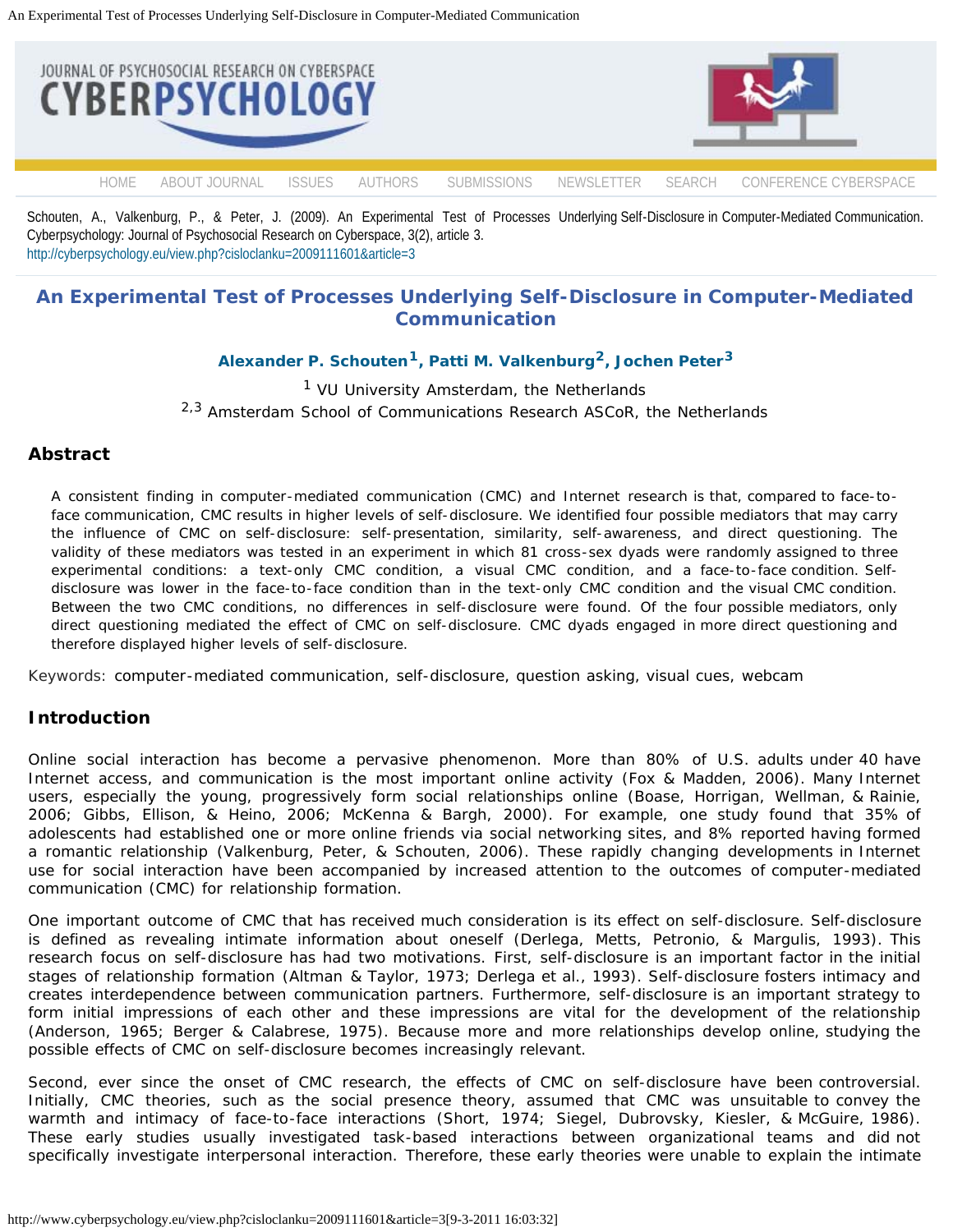social relationships that did develop online, which sparked a large body of subsequent research aimed at demonstrating that CMC-relationships can be at least as intimate as face-to-face communication (Rice & Love, 1987; Spears & Lea, 1992; Walther, 1996).

Four experimental studies have compared self-disclosure among unacquainted individuals in CMC settings and faceto-face settings (Bargh, McKenna, & Fitzsimons, 2002; Coleman, Paternite, & Sherman, 1999; Joinson, 2001; Tidwell & Walther, 2002). All of these studies investigated one-time interactions in two-person groups and compared text-based chat interactions with either a videoconferencing setting (Joinson, 2002) or a face-to-face interaction (Bargh et al., 2002; Coleman et al., 1997; Tidwell & Walther, 2002). Two of the studies simply asked pairs of unacquainted individuals to get to know each other (Bargh et al., 2002; Tidwell & Walther, 2002). The two other studies investigated self-disclosure of pairs of unacquainted individuals while they performed a group task (Coleman et al., 1999; Joinson, 2001). All four studies found self-disclosure to be higher in CMC than in face-toface settings. These results have been confirmed by several correlational studies on online social interaction, which also showed the Internet as promoting self-disclosure (Henderson & Gilding, 2004; Hu, Wood, Smith, & Westbrook 2004; McKenna & Bargh, 1998; Schouten, Valkenburg, & Peter, 2007).

Research on self-disclosure in CMC agrees that the reduced auditory and visual cues (i.e., nonverbal cues) of CMC are responsible for the higher levels of self-disclosure in CMC compared to face-to-face communication (Bargh et al., 2002; Joinson, 1998). However, most studies have only focused on the direct effects of CMC on self disclosure and did not test the underlying, theoretically assumed processes. Furthermore, each of these studies explained the relationship between CMC and self-disclosure from a different theoretical perspective. As a result, the process of how these reduced nonverbal cues may enhance self-disclosure is not well understood.

The goal of our study is to initially test the processes that underlie self-disclosure in CMC. Based on the theoretical assumptions of the four earlier mentioned experimental studies, we have identified four hypotheses that may explain why CMC results in higher levels of self-disclosure. First, our CMC-encouraged self-presentation hypothesis assumes that the reduced nonverbal cues of CMC allow more control over self-presentation, which in turn stimulates self-disclosure (Bargh et al., 2002). Our second hypothesis, the CMC-encouraged similarity hypothesis, is deduced from Coleman et al. (1999) and poses that participants in a CMC setting see each other as more similar, which in turn increases self-disclosure. Third, our CMC-influenced self-awareness hypothesis has been put forward by Joinson (2001) and states that reduced nonverbal cues raise private and lower public self-awareness, which in turn enhance self-disclosure. Finally, our CMC-encouraged direct questioning hypothesis argues that the reduced nonverbal cues of CMC stimulate the use of more interactive uncertainty reduction strategies (i.e., direct questioning), which in turn enhances self-disclosure (Tidwell & Walther, 2002).

These hypotheses will be tested in an experiment in which we compare face-to-face communication and two types of CMC that have become very popular in recent years: Instant Messaging with a webcam (visual CMC) and without a webcam (text-only CMC). Most CMC theories were developed at a time when CMC interaction was mainly based on text. However, nowadays CMC is not necessarily based on text alone. In fact, a considerable proportion of young people now add visual or auditory information to CMC (Lenhart, Madden, & Hitlin, 2005; Peter, Valkenburg, & Schouten, 2007). These developments provide new opportunities for CMC theorists to more specifically investigate the exact nonverbal cues that may affect self-disclosure in CMC.

## **The CMC-Encouraged Self-Presentation Hypothesis**

Our first hypothesis poses that the reduced nonverbal cues of CMC allow more control over self-presentation. This, in turn, may stimulate self-disclosure. We thus expect a mediated effect of CMC on self-disclosure through selfpresentation. The reduced nonverbal cues of CMC allow individuals more control over their self-presentation, because in CMC individuals are not hindered by cues unintentionally presented, such as physical appearance, facial expressions or gestures (Walther, 1996). There is ample evidence that CMC allows for self-presentation in ways not possible in face-to-face settings (McKenna & Bargh, 1998, 2000). Because individuals feel more in control over their self-presentation and the ways in which they express themselves they are more likely to disclose their "true self", which refers to those aspects of the inner self that are not easily disclosed in real life (Bargh et. al., 2002, p. 34; McKenna, Green, & Gleason, 2002). Therefore, our first hypothesis is: H1: (a) CMC allows more control over self-presentation, which (b) in turn increases self-disclosure.

## **The CMC-Encouraged Similarity Hypothesis**

Our second hypothesis states that the reduced nonverbal cues of CMC stimulate feelings of similarity, and thereby self-disclosure. In this hypothesis perceived similarity mediates the relationship between CMC and self-disclosure. In comparison to face-to-face partners, CMC partners have less access to nonverbal cues such as clothing, accent, and physical appearance, which often uncover interpersonal differences in face-to-face settings. This forces CMC partners to focus on whatever minimal cues are available, which may result in an over-reliance on available cues (Spears & Lea, 1992; Walther, 1996). As a result, CMC partners may feel more similar to their communication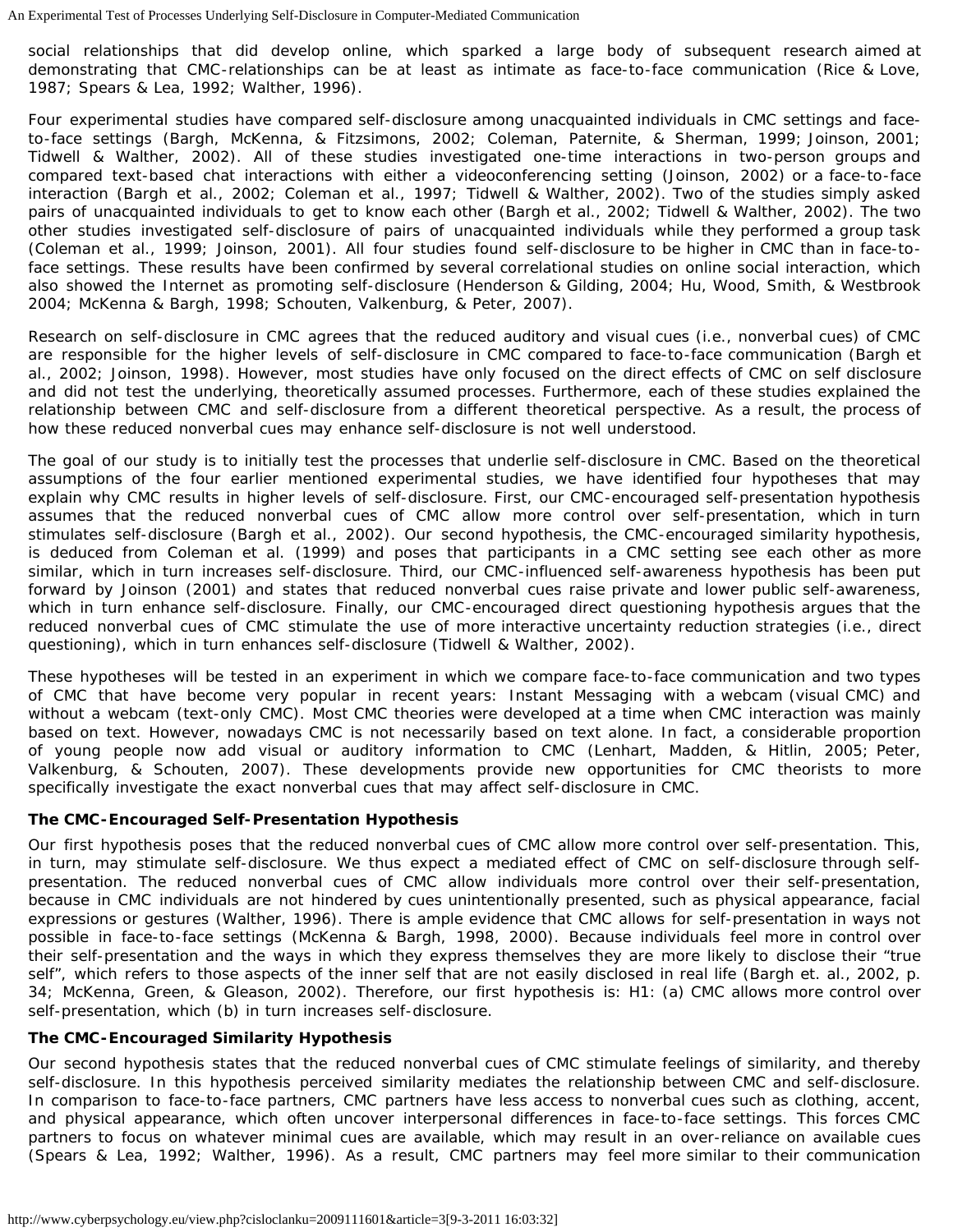partner than face-to-face partners do (Coleman et al., 1999; Dubrovsky, Kiesler, & Sethna, 1991; Spears, Postmes, Lea, & Wolbert, 2002; Walther & Parks, 2002). In addition, perceived similarity with CMC partners may increase self-disclosure (Brockner & Swap, 1976; Byrne, London, & Reeves, 1968). Therefore, it is possible that perceived feelings of similarity will mediate the effect of CMC on self-disclosure. Our second hypothesis is: H2: (a) CMC stimulates perceived feelings of similarity, which (b) in turn increase self-disclosure.

#### **The CMC-Influenced Self-Awareness Hypothesis**

The CMC-influenced self-awareness hypothesis assumes that CMC increases private self-awareness and decreases public self-awareness, which positively influences self-disclosure (Joinson, 2001). Private and public self-awareness are cognitive states that may be activated by the reduced nonverbal cues of CMC. Individuals who are in a state of high private self-awareness are more attentive to inner aspects of themselves, such as feelings, values and beliefs. Individuals who are more public self-aware are more attentive to how they are perceived and assessed by others (Fenigstein, Scheier, & Buss, 1975).

Matheson and Zanna (1988) assume that CMC enhances private self-awareness because CMC partners generally communicate in a reduced-cue setting. The reduced cues of a CMC setting allow them to pay more attention to the private aspects of their selves than they would do in a face-to-face setting. Matheson and Zanna also assume that CMC lowers public self-awareness because the reduction in nonverbal cues of CMC makes partners feel less accountable, and less concerned about the others' opinions (Joinson, 1998; Schouten, Valkenburg, & Peter, in press). In Matheson and Zanna's study, both assumptions were experimentally supported: participants in CMC settings felt more private self-aware and less public self-aware than participants in face-to-face settings.

There is evidence that higher private self-awareness and lower public self-awareness lead to higher levels of selfdisclosure. Those who are high in private self-awareness are more attentive to their inner feelings, making selfdisclosures more readily available (Franzoi & Davis, 1985; Joinson, 2001). Moreover, those low in public selfawareness are less attentive to how others perceive them, and thus feel fewer inhibitions in disclosing themselves (Joinson, 2001, p. 180). However, although there is evidence for the relationship between CMC and private and public self-awareness, and for the relationship between both types of self-awareness and self-disclosure, no study has tested the CMC-influenced self-awareness hypothesis as a whole. Therefore, we tested the following hypothesis:

H3: CMC leads to (a) a higher private self-awareness and a lower public self-awareness, which (b) in turn increase self-disclosure.

## **The CMC-Encouraged Direct Questioning Hypothesis**

The fourth hypothesis assumes direct questioning to mediate the relationship between CMC and self-disclosure. The hypothesis is derived from Tidwell and Walther (2002), who based their study on uncertainty reduction theory (Berger & Calabrese, 1975). Uncertainty reduction theory argues that when strangers meet, they have a basic need to form impressions of one another and to reduce uncertainty about the behavior of the other (Berger & Calabrese, 1975). Berger (1979) identified three types of uncertainty reduction strategies: passive (e.g., passive observation), active (e.g., inquiring about the other person), and interactive (e.g., direct questioning). Tidwell and Walther have argued that face-to-face communication allows for a wider range of uncertainty reduction strategies than CMC. In CMC, one cannot rely on passive and active uncertainty reduction strategies and is thus forced to turn to interactive strategies, such as direct questioning.

According to Tidwell and Walther (2002), direct questioning, which is often seen as impolite in face-to-face settings, may be more acceptable in a CMC setting, because of the lack of alternative strategies. In an experiment, Tidwell and Walther found that dyads interacting via CMC used a greater proportion of direct intimate questions. CMC dyads that posed more direct intimate questions also displayed a greater proportion of intimate selfdisclosures. It is plausible to assume that CMC partners who pose more direct intimate questions also receive more intimate answers. Therefore, our fourth hypothesis is:

H4: (a) CMC leads to more direct questioning, which (b) in turn increases self-disclosure.

#### **The Role of Visual Cues**

All theories of CMC consider the lack of nonverbal cues the cause of enhanced self-disclosure in CMC (Walther & Parks, 2002). In recent years, CMC less often involves text-only communication. A considerable proportion of young people now use audio or video devices while communicating online, such as webcams (Lenhart et al., 2005). These developments pose important challenges for CMC researchers because they create a need to more specifically test which nonverbal cues affect the outcomes of CMC.

The effects of adding video to CMC interactions on interpersonal behavior has been remarkably little investigated (Peter, Valkenburg & Schouten, 2007; Whittaker & O'Conaill, 1997). Most studies that compare video with text-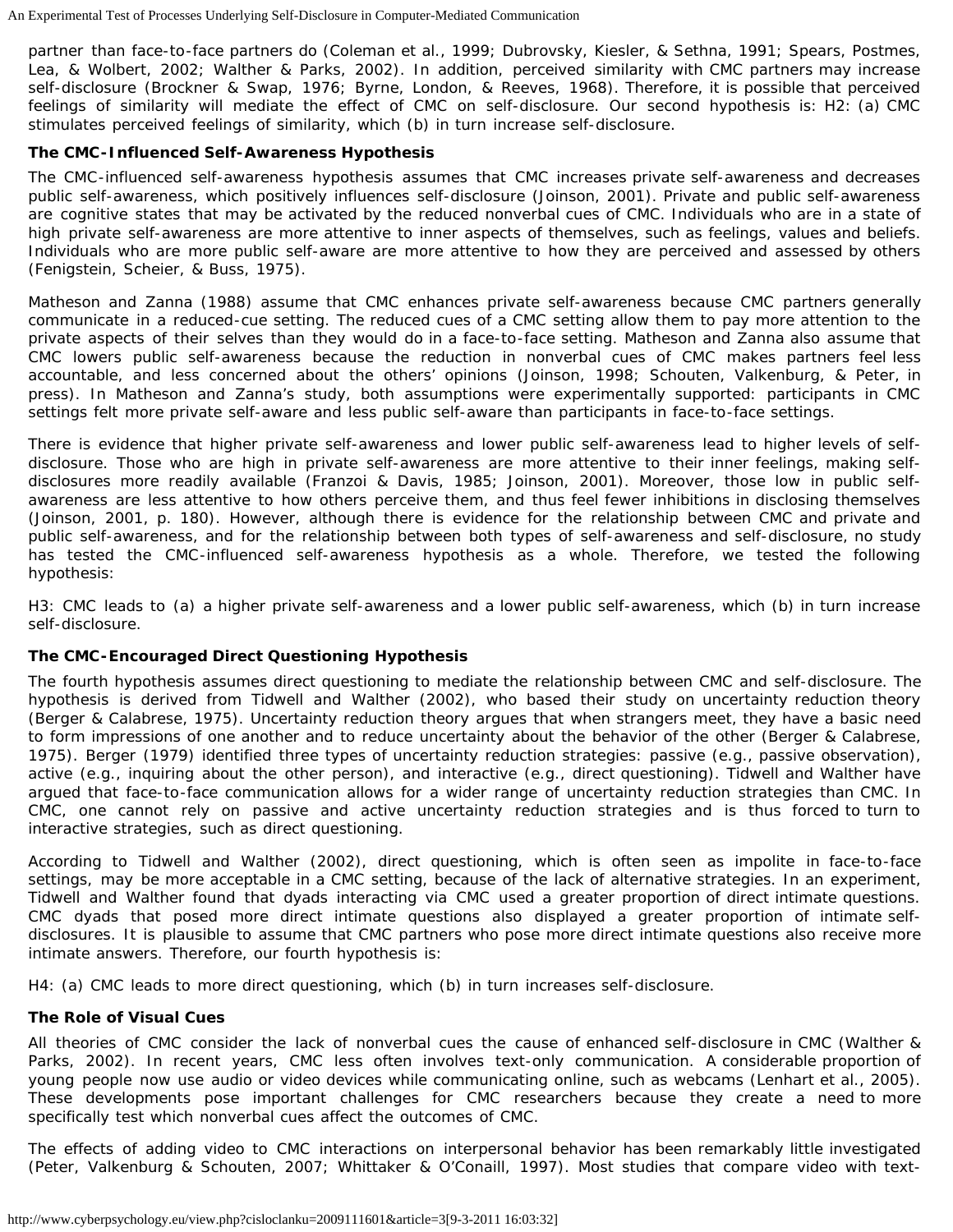based chat and face-to-face are conducted amongst virtual teams and, as a result, focus mostly on task-related outcomes. These studies generally find that initial trust and satisfaction is lower in text-only environments (e.g., Rockmann & Northcraft, 2008). Moreover, most studies that investigate the effect of visual information in contract to text-based interaction, but not as an addition to text-based interaction. Most studies investigate audiovisual videoconferencing as a substitute for face-to-face interaction, and compare this to text-based chat. Few studies, however, investigate the addition of video information to text-based chat interactions.

Most studies that investigated the relationship between CMC and self-disclosure compared face-to-face communication with text-only CMC. Only Joinson (2001) compared self-disclosure in a text-only CMC condition with a visual CMC condition in which the faces of the interactants were visible through a video system. Self-disclosure was higher in the text-only CMC condition. Furthermore, the level of self-disclosure in the visual CMC condition in Joinson's second study was equal to that in the face-to-face condition in his first study. This suggests that the absence of visual cues about the face alone suffices to stimulate self-disclosure. Other research also shows that adding visual cues to text-only CMC has significant effects, for example on interpersonal attraction (Walther, Slovacek, & Tidwell, 2001) or group identification (Lea, Spears, & De Groot, 2001).

Compared to face-to-face communication, however, visual CMC still lacks several cues, such as clothes, gestures, body language, speech, and intonation, which still may foster self-disclosure. Based on the hyperpersonal approach (Walther, 1996), we could argue that self-disclosure will gradually increase as cues become scarcer. The lowest level of self-disclosure should therefore occur in face-to-face communication and the highest in text-only CMC, with visual CMC being in between. Because this assumption has never been investigated, in addition to a text-only CMC condition and a face-to-face condition we also included a visual CMC condition, supported by a webcam, in our experiment. We therefore investigate the following research question:

RQ1: How does the visual CMC condition differ from the text-only CMC condition and the face-to-face condition regarding its effect on control over self-presentation, perceived similarity, private and public self-awareness, question asking (the mediating variables), and self-disclosure (the dependent variable)?

## **Method**

### **Sample**

A total of 168 university students, between 17 and 31 years of age ( $M = 21.07$ , SD = 2.61), participated in the experiment. 70% of the respondents were recruited from a first year introductory course in communication science in which a total of 350 students took part, divided over 15 separate classes. 30% of respondents were recruited from a database with first and second year students from the University of Amsterdam who had agreed to participate in research projects. To form cross-sex dyads, participants were asked to sign up for a one-hour time slot. Only one male and one female could sign up in one slot. Students were specifically asked not to sign up with someone they already knew. Wherever possible, we paired students from different classes and communication science students with students from other departments. This reduced the likelihood that communication partners would already know each other. After the experiment, none of the participants stated that they knew their conversation partner beforehand.

It is important to note that CMC theories are not addressed in the first two years of the curriculum, so knowledge of these theories could not have influenced our experimental outcomes.

We formed cross-sex dyads in our experiment, because self-disclosure varies depending on gender composition of the group (Dindia & Allen, 1992; Hacker, 1981). Due to possible power problems, we did not want to include gender composition (i.e., male-male, female-female, and male-female groups) in our experiment. The individual scores of the dyad's male and female participants were collapsed because the scores of the individuals in a dyad are not independent of each other. The scores are likely to correlate, which can lead to biased results, such as inflated p values (e.g., Kenny, 1996). Therefore, we used the dyad as the unit of analysis. The dyads were randomly assigned to one of the three experimental conditions (i.e., text-only CMC, visual CMC, and face-to-face). Three dyads were excluded because of technical difficulties during the experiment. Hence, the analyses of this paper are based on 81 cross-sex dyads (27 dyads per condition).

#### **Procedure**

For the experimental task, we used a get-acquainted exercise (Frank & Gilovich, 1989). Participants were instructed to get to know each other during the conversation. They were free to talk about anything they wanted. To prevent the participants from encountering each other before the experiment, one member of the dyad was invited to the lab and the other to an office room from where he/she was led to the lab. The subjects received the instructions for the experimental task separately.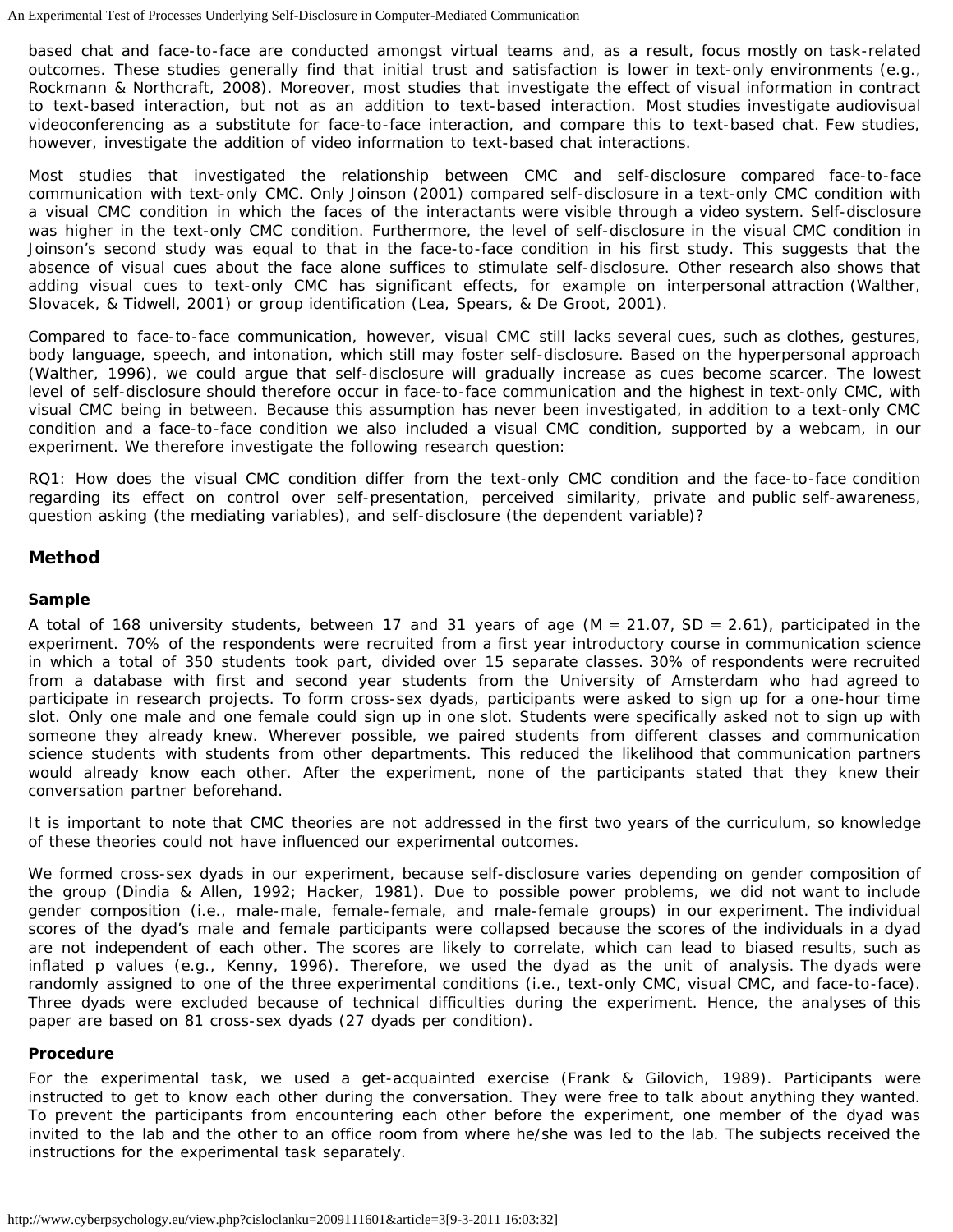The face-to-face condition took place in an observation room that resembled a living room and was equipped with two comfortable couches where the participants were seated. After 12 minutes, the experimenter re-entered the room. Both participants were then guided to separate computer cubicles, where they were asked to fill in an online questionnaire.

In the visual CMC condition and text-only CMC condition, participants communicated with each other in two separate cubicles. Both participants logged on to a synchronous online java-based Instant Messaging application, especially programmed for the experiment. The visual CMC condition was similar to the text-only condition, but as in Instant Messaging software, such as Yahoo! and MSN messenger, participants saw each other's face on a screen at the upper right side of the monitor. The webcam screen was a high quality 320x240 pixel full-color screen running at 30 frames per second. After 24 minutes the chat automatically stopped and participants were redirected to an online questionnaire.

Different time periods were allocated for the face-to-face condition and the CMC conditions because CMC is relatively slow in comparison with face-to-face communication (Tidwell & Walther, 2002; Walther et al., 2001). Therefore, in the text-only CMC and the visual CMC condition, dyads interacted for 24 minutes. In the face-to-face condition, dyads interacted for 12 minutes.

The IM conversations were logged and the face-to-face conversations were recorded (audio only). Participants were asked permission to use the conversations for possible analysis. None of the participants refused. Finally, the participants were paid a small fee and were asked not to discuss the experiment with anyone else. The participants were debriefed orally right after the experiment and via e-mail one week later.

#### **Measures**

*Self-disclosure*. Participants were asked to indicate how much they told their partner during the conversation about six relatively intimate self-disclosure topics (Altman & Taylor, 1973; Jourard, 1971), measured on a scale from 1 (nothing) to 7 (everything): "relationships," "love," "how you feel about your physical appearance," "sex," "secrets," and "dating." We took the mean of the six items as a measure of participants' overall self-disclosure. Cronbach's alpha of the scale was .70.

*Self-presentation*. We measured the extent to which the participants felt they could control their self-presentation during the conversation with five items based on the Revised Self-Monitoring Scale (Lennox & Wolfe, 1984), and its adapted version for adolescents (Pledger, 1992). The five items were: "During the conversation, I could adapt my behavior to every situation," "During the conversation, I had control over what I said," "During the conversation, I could act the way I wanted," "During the conversation I could control how my conversation partner perceived me," and "During the conversation I could control how I presented myself." Response categories ranged from 1 (completely disagree) to 5 (completely agree). Cronbach's alpha of the scale was .71.

*Similarity*. To measure similarity we used four items of the Perceived Homophily Measure (McCroskey, Richmond, & Daly, 1975): "My conversation partner thinks like me," "My conversation partner behaves like me," "My conversation partner is similar to me," and "My conversation partner looks like me." The response categories for each of the items ranged from 1 (completely disagree) to 5 (completely agree). Cronbach's alpha was .85.

*Private and public self-awareness*. As in earlier CMC research (Sassenberg, Boos, & Rabung, 2005), items from the Fenigstein Self-Consciousness Scale (Fenigstein et al., 1975) were adapted to measure both private and public selfawareness. Four items measured private self-awareness: "During the conversation I reflected about myself," "During the conversation I thought about what I said," "During the conversation I was attentive to my inner feelings," and "During the conversation I constantly examined my motives." Another four items measured public self-awareness: "During the conversation I was concerned about the way I presented myself," "During the conversation I was self-consciousness about how I came across," "During the conversation I was worried about making a good impression," and "During the conversation I was concerned about what my conversation partner thought of me." Both scales were measured on a five-point scale ranging from 1 (completely disagree) to 5 (completely agree). Private self-awareness had a Cronbach's alpha of .70 and public self-awareness of .88.

*Direct questioning*. To measure direct questioning, participants were asked how much they asked their conversation partner about four intimate topics: "relationships," "sex," "dating," and "secrets." The response categories varied from 1 (nothing) to 7 (very much). As with the self-disclosure measure, we took the mean of the four items as a measure of participants' overall question asking. The items formed a weak scale, with a Cronbach's alpha of .46. To test for possible multidimensionality of the scale, we conducted a factor analysis. This revealed only one dimension, explaining 43% of the variance with factor loadings all above .50. The low scale reliability indicates that the amount of questions asked on a certain topic does not correlate heavily with the amount of questions asked on a different topic. This is likely to happen when investigating self-disclosure and question asking. When a topic is introduced in a conversation, more and more questions are likely to be asked on that topic, resulting in less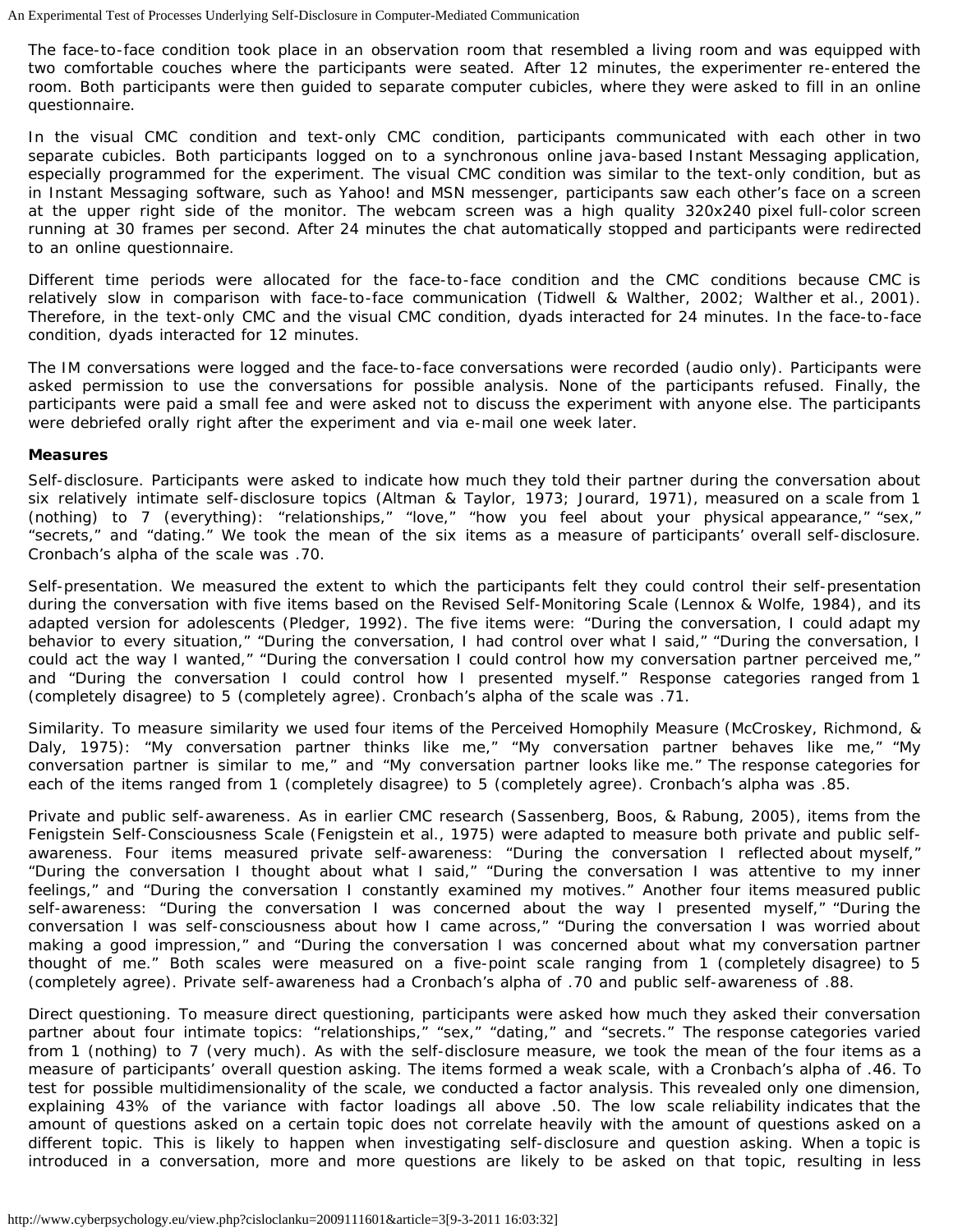questions on other topics. In other conversations, the discussion may be much broader, and questions on several topics will be asked. The items measuring question asking and self-disclosure are therefore formative indicators of the construct, not reflexive indicators (Diamantopoulos, 2008).

# **Results**

## **Conversation Output of Face-to-face Versus CMC Conditions**

Following earlier CMC studies (e.g., Tidwell & Walther, 2002), we allowed CMC partners twice as much time (24 min) as face-to-face partners (12 min) to converse. To check for differences in the quantity of output in the faceto-face and CMC conditions, we counted the total number of words and the total number of turns in each dyad. A turn is the contribution of one partner in the dyad to which the other partner subsequently reacted. The two CMC conditions and the face-to-face condition did not differ in the number of turns,  $F(2, 78) = .03$ ,  $p = .97$ ,  $n^2 = .01$ (text-only CMC:  $M = 194.63$ ,  $SD = 76.77$ ; visual CMC:  $M = 198.70$ ,  $SD = 54.01$ ; face-to-face:  $M = 195.93$ ,  $SD =$ 50.68). However, there was a significant difference in the total number of words between the two CMC conditions (text-only CMC:  $M = 1113.19$ ,  $SD = 261.33$ ; visual CMC:  $M = 1124.74$ ,  $SD = 231.55$ ) and the face-to-face condition (M = 2117.74, SD = 410.33), with F(2, 78) = 92.80, p < .001,  $n^2$  = .70. These results suggest that although CMC and face-to-face partners did not differ in the number of turns, CMC partners produced shorter sentences than face-to-face partners to express their thoughts.

## **Mediation Analyses**

We largely followed the procedure described by Baron & Kenny (1986) to test the mediated relationships proposed in our hypotheses. In the first step, we investigated whether a direct relationship existed between the independent (condition) and dependent variables (self-disclosure). In the second step, we investigated whether the independent variable (experimental condition) is related to the five mediating variables identified in our hypotheses (i.e., control over self-presentation, perceived similarity, private self-awareness, public self-awareness, and direct questioning). In the third, we investigated whether the relationship between the five mediating variables and self-disclosure held when the independent variable condition was controlled. To establish mediation, all relationships tested in the three preceding steps must be significant (Kenny, 2006). For complete mediation, the direct effect of the independent variable (condition) on the dependent variable (self-disclosure) should no longer be significant, but this step is considered to be overly strict (Kenny, 2006).

## **Step 1: Direct Effect of Experimental Conditions on Self-Disclosure**

To test the direct effect of experimental conditions on self-disclosure, we conducted an ANOVA with the three experimental conditions (text-only CMC, visual CMC, and face-to-face) as the independent variable and selfdisclosure as the dependent variable. Table 1 shows the means and standard deviations for self-disclosure in each condition. An ANOVA on the three conditions yielded a nonsignificant overall difference in self-disclosure between the three conditions, F(2, 78) = 2.75, p = .07,  $\eta^2$  = .07. However, direct comparisons between the conditions showed that both the text-only CMC condition,  $t(52) = 2.17$ ,  $p = .03$ , and the visual CMC condition,  $t(52) = 2.06$ , p = .04, produced significantly higher levels of self-disclosure than the face-to-face condition. Therefore, our results mirror the outcomes of previous studies comparing self-disclosure in CMC versus face-to-face settings (e.g., Tidwell & Walther, 2002). Although the total amount of self-disclosure is relatively low, this can be expected in short term interactions between unacquainted individuals. After all, self-disclosure was measured by asking respondents how much they disclosed about topics such as sex, love and relationships on a scale from 1 (nothing) 7 (very much). Therefore, observing even a small effect size (.07) in self-disclosure between both CMC conditions and the face-to-face condition can be seen as a significant result.

*Table 1. Mean Comparison of the Dependent and Mediating Variables for the Conditions*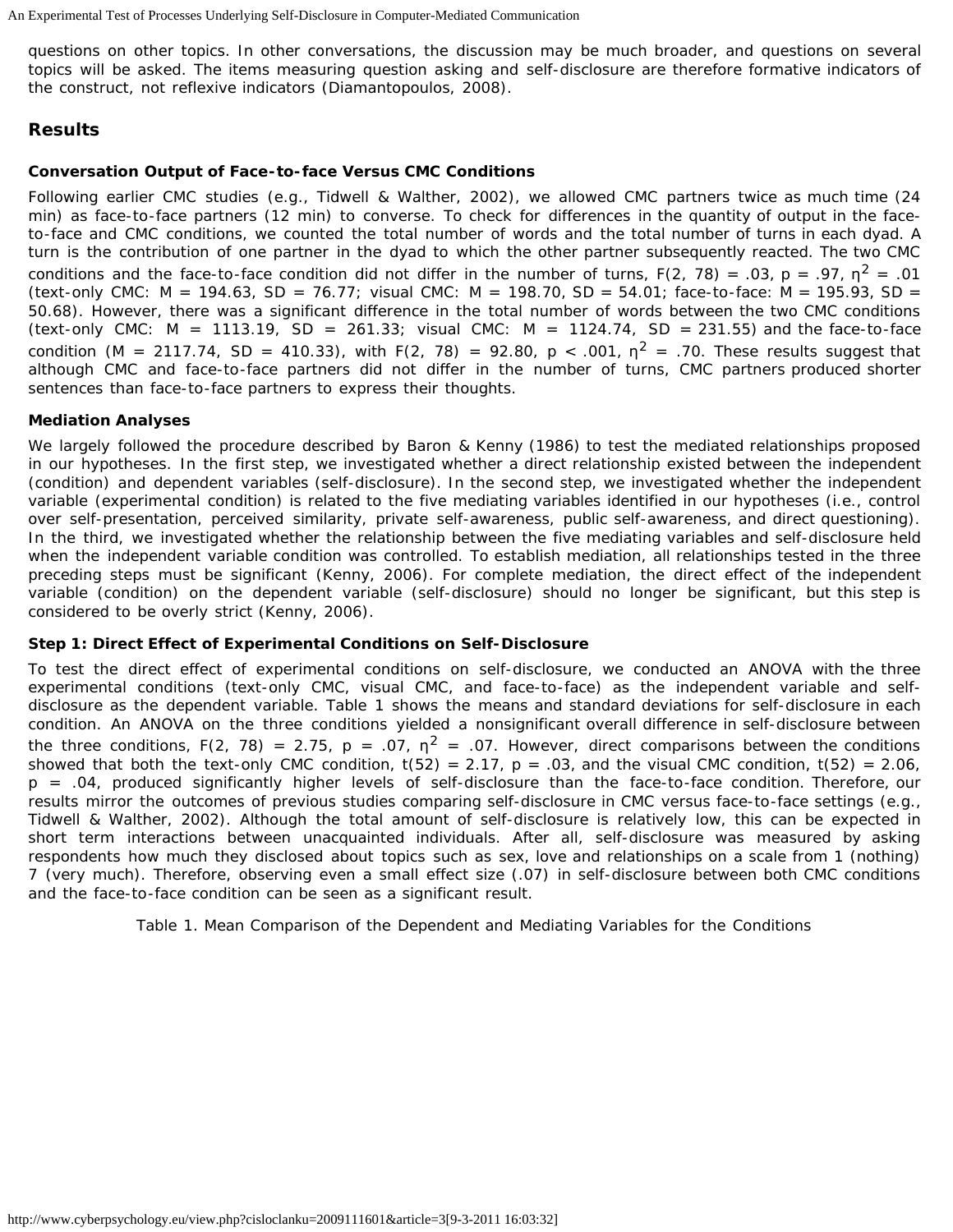|                          | Text-Only CMC     | Webcam            | Face-to-Face      |
|--------------------------|-------------------|-------------------|-------------------|
|                          | $n = 27$          | $n = 27$          | $n = 27$          |
| Intimate Self-Disclosure | 2.20 <sup>a</sup> | 2.15 <sup>a</sup> | 1.76 <sup>b</sup> |
|                          | (0.87)            | (0.78)            | (0.62)            |
| Self-Presentation        | 3.60              | 3.66              | 3.76              |
|                          | (0.31)            | (0.38)            | (0.20)            |
| Similarity               | 2.57              | 2.52              | 2.67              |
|                          | (0.51)            | (0.52)            | (0.38)            |
| Private Self-Awareness   | 2.65              | 2.61              | 2.67              |
|                          | (0.54)            | (0.51)            | (0.47)            |
| Public Self-Awareness    | 2.10              | 2.20              | 2.12              |
|                          | (0.60)            | (0.55)            | (0.45)            |
| Direct Questioning       | 2.23 <sup>a</sup> | 2.214             | 1.68 <sup>b</sup> |
|                          | (0.82)            | (0.63)            | (0.57)            |
|                          |                   |                   |                   |

Note. Standard deviations in parentheses. Subgroup comparisons with different superscripts are significantly

different at least at  $p \leq .05$ .

#### **Step 2: Effect of Experimental Condition on Mediating Variables**

The second step involved a test of the influence of experimental condition on the five mediating variables. Table 1 shows the means and standard deviations of the mediating variables in each of the three experimental conditions. For control over self-presentation, no effect of condition was found,  $F(2, 78) = 1.95$ ,  $p = .15$ ,  $n^2 = .05$ . For perceived similarity, private self-awareness and public self-awareness, no significant differences were found between experimental conditions (all F's < 1). Finally, direct questioning did significantly differ between conditions, F(2, 78) = 5.84, p < .01,  $\eta^2$  = .13, in that it was lower in the face-to-face condition than in both the text-only and visual CMC condition, with  $t(52) = 2.89$ ,  $p < .01$ , and  $t(52) = 3.33$ ,  $p < .01$ , respectively. These results indicate that our first three hypotheses, in which control over self-presentation, perceived similarity, and private and public self-awareness were assumed to act as mediators, were not confirmed.

#### **Step 3: Effects of Condition and Mediators on Self-Disclosure**

The third step required a regression of the mediating variables on self-disclosure, while controlling for experimental condition. Because step 2 is a necessary condition for mediation, we only tested the mediator that was significant in step 2: direct questioning. Moreover, our analyses revealed no differences between the text-only and the visual CMC condition. Therefore, for the mediation analysis, we compare both the text-based CMC and visual CMC to the the face-to-face. To test the difference between the experimental conditions in a regression analysis, two dummy variables were created: one to investigate the difference between text-only CMC (coded as 1) and face-to-face communication (coded as 0) and one to test the difference between visual CMC (coded as 1) and face-to-face communication (coded as 0).

Table 2 shows the results of the mediation analysis. Step 1 shows a significant relationship between the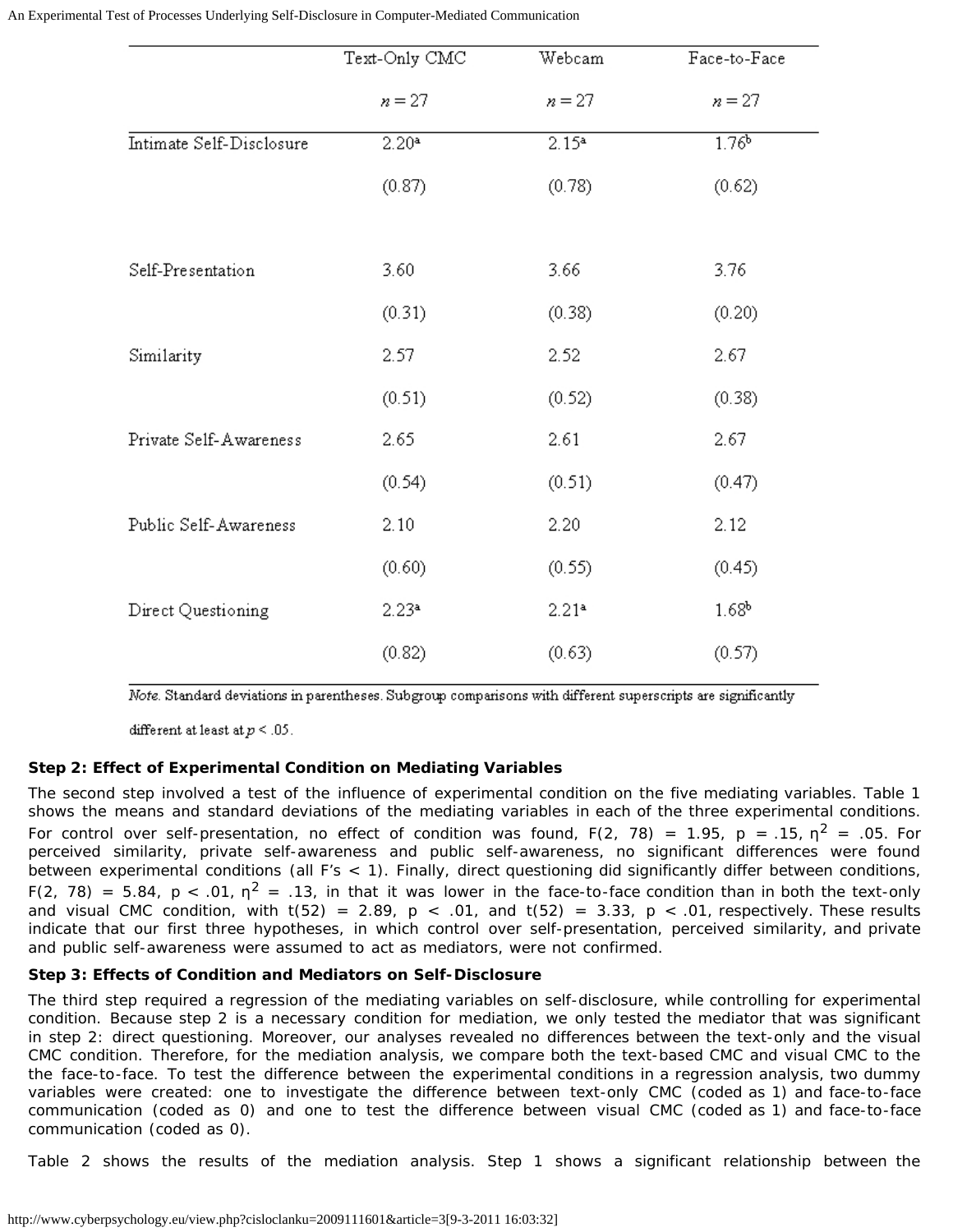independent variable (condition) and the dependent variable (self-disclosure), both when comparing the text-only CMC condition to the face-to-face condition ( $\beta$  = .29) and when comparing the visual CMC condition to the faceto-face condition ( $\beta$  = .28). Step 2 shows a significant relationship between the independent variable (condition) and the mediating variable (question asking), both when comparing the text-only CMC condition to the face-to-face condition (β = .36) and when comparing the visual CMC condition to the face-to-face condition (β = .42). Finally step 3 of Table 2 shows that there is a strong positive effect of direct questioning on self-disclosure while controlling for experimental condition ( $\beta = .92$ ). Therefore, question asking mediates the relationship between experimental condition and self-disclosure, yielding support for our CMC-encouraged direct questioning hypothesis.

| Table 2. Mediation Analyses                                  |      |     |       |  |  |
|--------------------------------------------------------------|------|-----|-------|--|--|
|                                                              | B    | SE  | β     |  |  |
| Step 1. DV: Self-Disclosure                                  |      |     |       |  |  |
| IV: Face-to-Face (0) vs. Text-Only CMC (1)                   | .44  | .21 | .29*  |  |  |
| IV: Face-to-Face (0) vs. Visual CMC (1)                      | .40  | .19 | .28*  |  |  |
| Step 2. DV: Direct Questioning                               |      |     |       |  |  |
| IV: Face-to-Face (0) vs. Text-Only CMC (1)                   | .56  | .19 | .36*  |  |  |
| IV: Face-to-Face (0) vs. Visual CMC (1)                      | .54  | .16 | .42*  |  |  |
| Step 3. DV: Self-Disclosure; MV: Direct Questioning          |      |     |       |  |  |
| Controlled for Face-to-Face (0) vs. Text-Only CMC (1)        | .95  | .07 | .92** |  |  |
| Controlled for Face-to-Face (0) vs. Visual CMC (1)           | 1.03 | .08 | .92** |  |  |
| Note. DV = Dependent Variable; MV = Mediating Variable; IV = |      |     |       |  |  |
| Independent Variable.                                        |      |     |       |  |  |

\*  $p < .05$ ; \*\*  $p < .001$ 

Although the significant regression coefficients in Table 2 indicate that the effect of CMC on self-disclosure is mediated by direct questioning, these coefficients do not provide a statistical test for the size and strength of the indirect effects (Preacher & Leonardelli, 2005). Therefore, we tested the significance of the indirect effects with the following formula developed by Sobel (1982):

$$
z = \frac{\alpha \beta}{\sqrt{a^2 \sigma_{\beta}^2 + \beta^2 \sigma_{\alpha}^2}}
$$
 (1)

In this formula, α is the unstandardized regression coefficient for the relationship between independent variable and the mediator, σα is the standard error of  $a, \beta$  is the unstandardized regression coefficient for the relationship between the mediator and the dependent variable when controlled for the independent variable, and σβ is the standard error of β (Kenny, 1996, 2006). When comparing the text-only CMC condition and the face-to-face condition, the Sobel test for the mediated relationship between condition and self-disclosure through question asking was significant ( $z = 2.88$ ,  $p < .01$ ). Comparing the visual CMC condition and the face-to-face condition, the Sobel test was also significant ( $z = 3.26$ ,  $p < .01$ ). These test results demonstrate that the CMC-encouraged direct questioning hypothesis is a valid hypothesis to explain differences in self-disclosure between the CMC and face-to-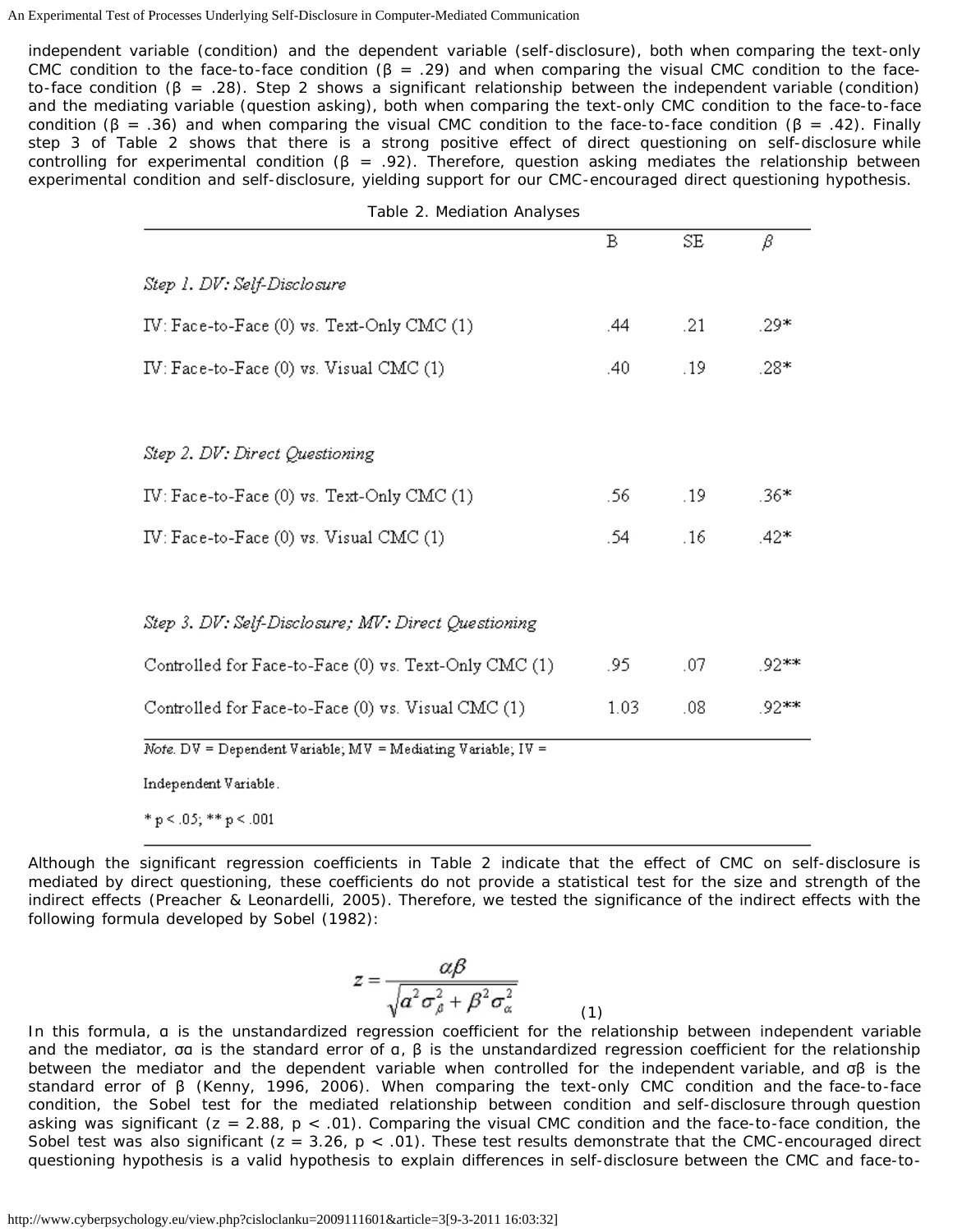face conditions.

# **Discussion**

The goal of this study was to examine the underlying processes that may explain how the reduced cues of CMC result in higher levels of self-disclosure. In line with previous research, we found a direct positive effect of CMC on self-disclosure (Bargh et al., 2002; Coleman et al., 1999; Joinson, 2001; Tidwell & Walther, 2002). We identified four mediating variables that could carry the influence of CMC on self-disclosure: control over self presentation, perceived similarity, private and public self-awareness, and direct questioning. Based on these mediating variables, we identified four hypotheses that could explain the CMC-self-disclosure relationship. By testing these hypotheses in one study, we were able to identify which hypothesis is the most valid and the best guide for future research.

## **The CMC-Encouraged Self-Presentation Hypothesis**

Our first hypothesis predicted that CMC partners would feel more in control over their self-presentation and, as a result, disclose more intimate information. This CMC-encouraged self-presentation hypothesis was not confirmed. Neither text-only nor visual CMC enhanced control over self-presentation. As a result, self-presentation did not qualify as a mediator in the CMC-self disclosure relationship. Although Bargh et. al. (2002) argued that the cuereduced setting of CMC allows individuals to express themselves without risks or constraints, our results showed that enhanced self-disclosure in CMC cannot be attributed to control over self-presentation.

## **The CMC-Encouraged Similarity Hypothesis**

The CMC-encouraged similarity hypothesis was not confirmed. CMC partners did not feel more similar to each other than face-to-face partners. Increased feelings of similarity can therefore not account for the increased selfdisclosure in CMC. Although it is often hypothesized that CMC enhances feelings of similarity (Spears et al., 2002; Walther, 1996), this presupposition has rarely been empirically tested (Dubrovsky et al., 1991). A possible explanation for why our CMC-encouraged similarity hypothesis was not accepted could be that our sample consisted mainly of communication science students. Our participants might already feel so similar that this distorted the effect of our experimental conditions on similarity. Similarity, however, had a mean score of 2.59 (below the scale midpoint of 3) and standard deviation of .47, which precludes possible ceiling effects. Our finding that CMC does not result in perceived feelings of similarity is in line with a recent study by Lee (2004), who found that visual cues per se are not enough to simulate perceptions of similarity. According to Lee, perceived similarity during CMC can only be accomplished when specific cues that enhance similarity are included in the CMC setting. An interesting question for future research is whether this "cue-triggered similarity" results in greater or less selfdisclosure between CMC partners than between face-to-face partners. On the one hand, the cue-triggered similarity could lead to increased self-disclosure, because feelings of similarity between interaction partners enhance selfdisclosure (Brockner & Swap, 1976). On the other hand, participants might form an impression of each other based on the cues that triggered similarity. As a consequence, there will be less need for direct questioning and selfdisclosure to reduce uncertainty (cf., Spears et al., 2002). For example, the cue that triggers similarity might be that both participants are member of the same student organization, which may cause them to see each other as typical members of that organization. Therefore, they will already have formed a relatively good impression of each other and, subsequently, have less need for self-disclosure in order to reduce uncertainty.

## **The CMC-Influenced Self-awareness Hypothesis**

The CMC-influenced self-awareness hypothesis stated that CMC would raise private self-awareness and reduce public self-awareness. This hypothesis was also not confirmed: Both private and public self-awareness did not differ between the CMC and face-to-face conditions. Although it is commonly assumed that CMC affects selfawareness (Joinson, 2001; Kiesler, Siegel, & McGuire, 1984), this presupposition has hardly been tested. An exception is the study by Matheson and Zanna (1988), who found that text-only CMC results in higher private and lower public self-awareness. A possible explanation for the discrepancy between these findings and ours could lie in the type of conversation assignment used in the two studies. In Matheson and Zanna's study, a task-oriented assignment was used. Participants had to discuss a problem in a small group in order to arrive at a solution. In our study, we used a socially-oriented task in which participants received the assignment to get to know an oppositesex partner. It is possible that, in comparison to a task-oriented assignment, basic levels of private and public selfawareness are already high when partners are informally talking to an opposite-sex partner. Future research should further investigate the circumstances surrounding the relationship between CMC and self-awareness, for example by including the CMC-assignment as a factor in the experiment.

## **The CMC-Encouraged Direct Questioning Hypothesis**

Our fourth hypothesis was confirmed. Both text-only and visual CMC resulted in more direct questioning than the face-to-face condition. In addition, direct questioning was significantly related to self-disclosure. A simple explanation for this finding would be that CMC dyads asked more questions about cues not available to them, such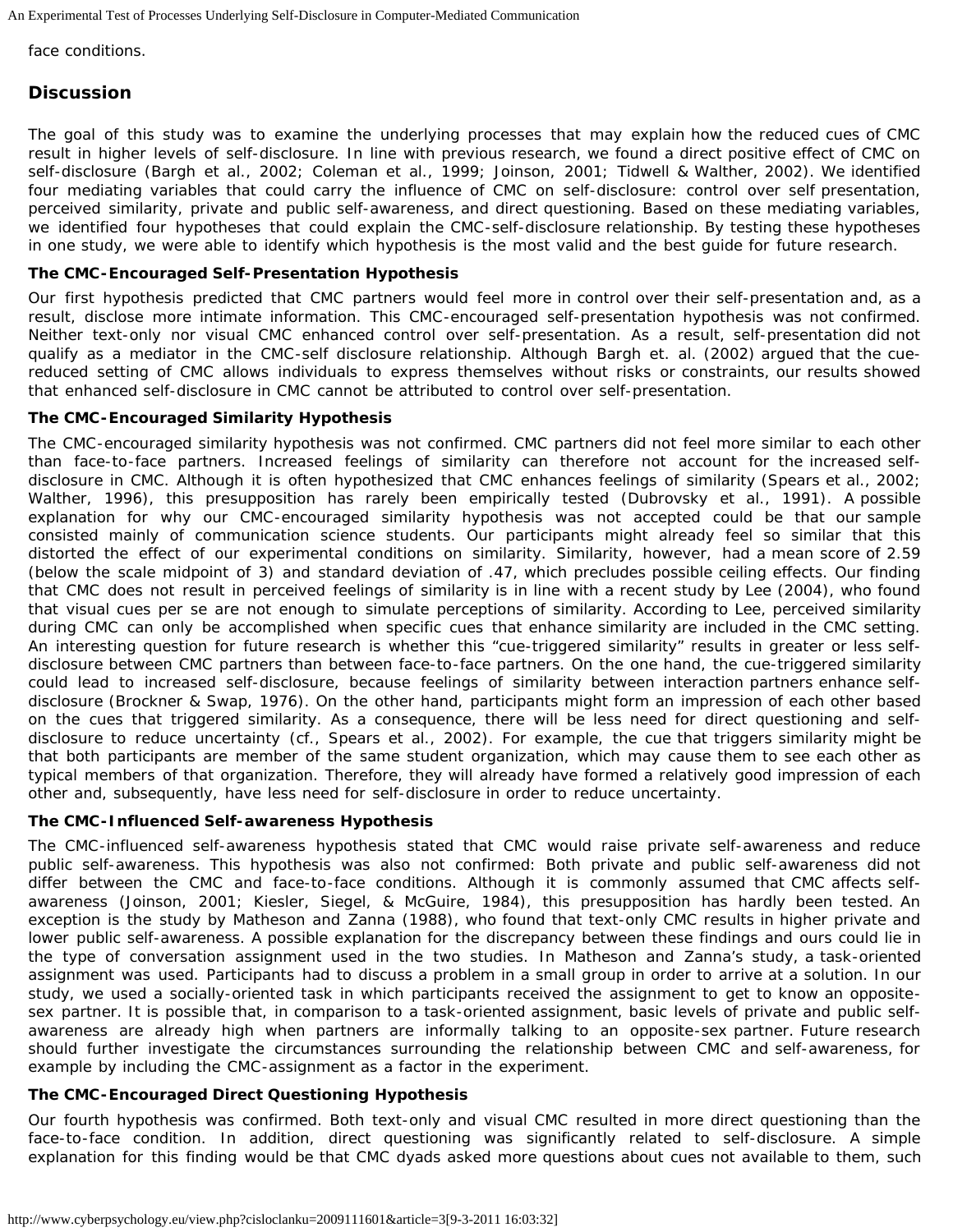as looks or clothing. However, our measures of self-disclosure and direct questioning consisted of rather intimate topics. Therefore, our results indeed suggest that CMC dyads used more direct intimate questioning to form impressions and reduce uncertainty than face-to-face dyads, resulting in more intimate self-disclosure. One of the CMC conversations gave a good example of direct question asking and the resulting self-disclosure:

Male respondent: "In my last class, 80% were women."

Female respondent: "You wouldn't mind having only women in class, would you?"

Female respondent: "Or are you gay?"

Male respondent: "No man, not gay."

Female respondent: "I developed a gay phobia since I fell in love with a homosexual."

Male respondent: "hahahahahaha"

Male respondent: "When did you notice?"

 Female respondent: "He turned me down a few times, long story. At a certain moment, I heard some rumors, and he said he was confused and all."

Male respondent: "You have a boyfriend now?"

Female respondent: "No. I always fall in love with gays. Do you have a girlfriend?"

Male respondent: "No, my last relationship was 4 years ago ;-)"

These results could explain other outcomes of CMC research. For example, the CMC-encouraged direct questioning hypothesis could explain the higher interpersonal attraction in CMC compared to face-to-face communication, as is hypothesized in the hyperpersonal approach (Walther, 1996). The process of question asking and reciprocal selfdisclosure in initial interactions is strongly related to interpersonal attraction (Albada, Knapp, & Theune, 2002; Collins & Miller, 1994; McKenna et al., 2002). Since both question asking and self-disclosure in CMC are higher in CMC than in face-to-face communication, it follows that interpersonal attraction in CMC should be higher than in face-to-face settings.

#### **Differences between Text-Only CMC and Visual CMC**

Finally, our research question asked how the visual CMC condition would differ from the text-only CMC condition and the face-to-face condition. Our study found no differences in self-disclosure between the text-only CMC condition and the visual CMC condition. However, both CMC conditions resulted in significantly higher selfdisclosure than the face-to-face condition. The same result was found for direct questioning: In both the text-only and visual CMC conditions, more direct questions were asked than in the face-to-face condition, whereas the number of direct questions did not differ between the two CMC conditions.

Our results imply that the absence of visual cues per se does not explain the higher levels of self-disclosure in CMC. After all, if reduced visual cues had been a valid explanation for heightened direct questioning and selfdisclosure, the text-only and visual CMC condition would have led to different levels of direct questioning and selfdisclosure. An explanation for the similar outcomes between the two CMC conditions is that direct questioning and self-disclosure, which are less appropriate in face-to-face settings, are more accepted in CMC settings, irrespective of whether visual information is added to the CMC setting. Especially among the young who have grown up with CMC technologies, direct questioning and self-disclosure could be seen as acceptable and even normative uncertainty reduction strategies in CMC (Walther et al., 2001). The addition of a webcam to text-only CMC apparently does not change this norm. The content of the conversations seem to point in this direction as well. Respondents in the visual CMC condition hardly refered to the webcam stream. The few comments that were made about the webcam were all made at the start of the conversation. From our observation of the webcam streams, the respondents did look at each other occasionaly, but this did not affect their choice of subjects and their selfdisclosure.

Another explanation could be that in our study, the inclusion of a webcam video of the partners' faces did not reduce uncertainty enough to affect self-disclosure. Three reasons are conceivable. First, an important piece of information provided by facial features is a person's gender. In our study, participants in all conditions knew that their interaction partner would be of the opposite sex, so this information had no additional value for uncertainty reduction. Second, most of the time participants in the visual CMC condition were typing messages and were facing the keyboard. Therefore, they paid less attention to the video screen, and may have missed important uncertainty reducing visual information. Third, cues other than facial features could be responsible for uncertainty reduction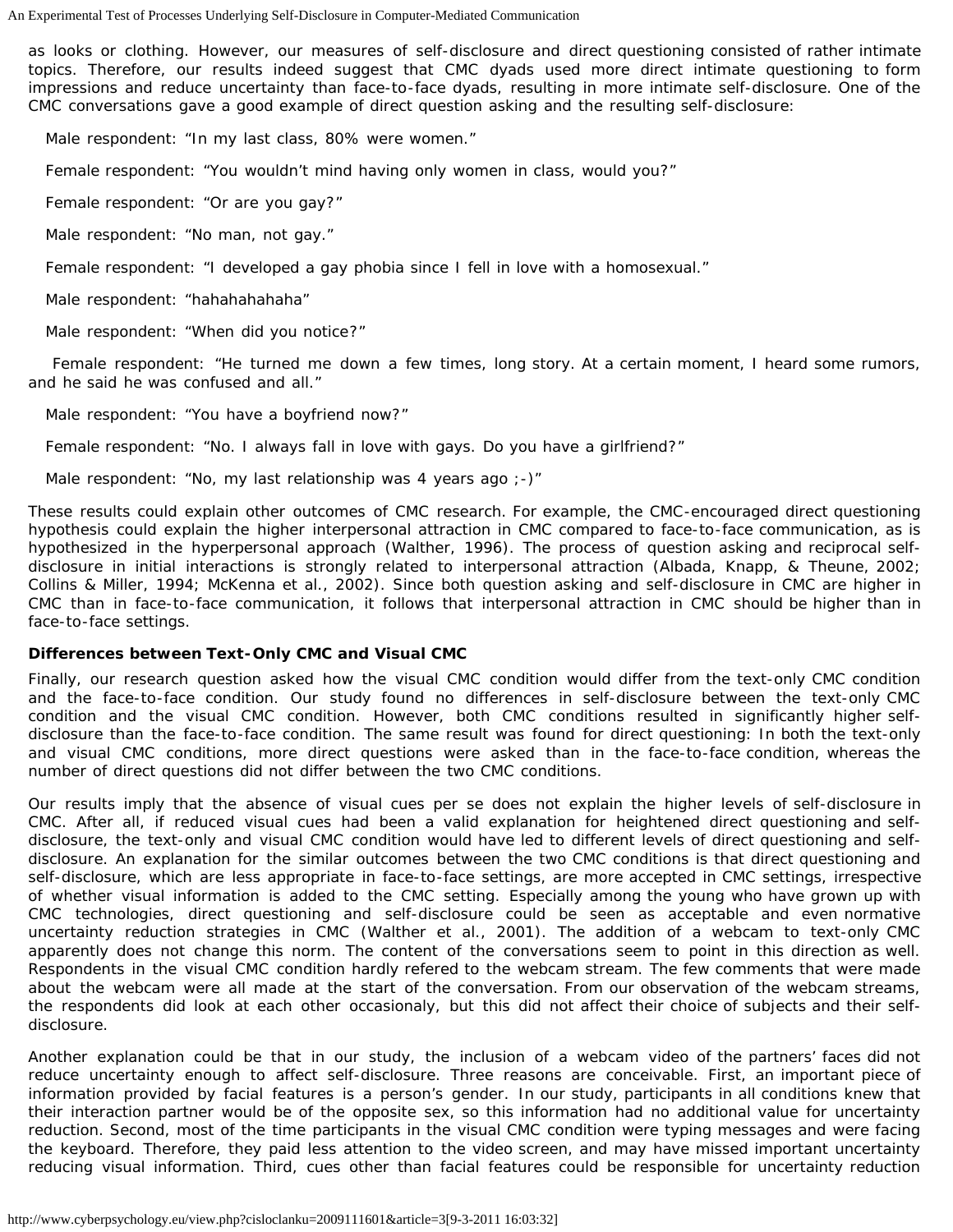and impression formation (cf., Walther et al., 2001; Whittaker & O'Conaill, 1997). For example, impressions about an individuals' lifestyle are largely based on clothing (Keenan, 2001).

### **Implications for Further Research**

An implication of our study is that reduced visual cues per se do not necessarily explain the increased selfdisclosure in CMC. CMC theories have always been somewhat ambiguous about which nonverbal cues are precisely responsible for CMC outcomes, often equating lack of nonverbal cues with anonymity. Our results show that visual cues about the facial features of a CMC partner do not decrease self-disclosure in CMC. Future research should elaborate on our findings and investigate which nonverbal cues explain the effects of CMC effects on self-disclosure as well as wider CMC outcomes.

Another implication of our study is that future research should employ more sophisticated effects models. This study investigated four underlying processes that could explain the increased self-disclosure in CMC compared to face-to-face communication. Our CMC-encouraged direct questioning hypothesis proved to be the only viable explanation. This result suggests that other mediating variables that are implicitly assumed in CMC theories, such as perceived feelings of similarity and private and public self-awareness, may appear not be valid in explaining the enhanced self-disclosure in CMC. Future research should investigate the role of these and other mediating variables in examining CMC outcomes, for example effects of CMC on relationship formation, group identification, and task outcomes.

Future research should test our findings in more natural settings. Our respondents were forced to interact with strangers and results may be different when two people interact voluntarily. This may be especially relevant for our similarity hypothesis. In real-life interactions, when people voluntarily meet, similarity may have a significant effect on self-disclosure. When two people meet voluntarily and interact, this is usually in a shared setting such as in a bar or on an online community. In such a setting, people have common cues to rely on and which they can use in the initial phases of a conversation. This may enhance feelings of similarity, resulting in increased self-disclosure (Lee, 2004).

Another suggestion for future research is to study conversational approaches in CMC and face-to-face interactions. In our study, intimate self-disclosure was higher in the CMC condition than in the face-to-face condition. From our observations of the conversations, we noticed that in the face-to-face interactions, participants usually started by asking each other about their studies and the classes they were taking, which is non-intimate self-disclosure and question asking. After starting this conversation topic, participants seldom switched topics in the first phase of the interaction. In the CMC conditions, on the contrary, the first phase of the interaction was much faster paced and comprised a larger number of topics. Therefore, it could be that the initial phase in a conversation partly determines the overall of self-disclosure in a conversation. Future reseach should investigate the exact processes through which self-disclosure and question asking develop in CMC and face-to-face interactions.

## **Conclusions**

Our study found that, compared to face-to-face settings, CMC elicits more direct questioning resulting in more intimate self-disclosure among unacquainted individuals. Our results concur with research conducted in more natural settings, which has also shown that direct questioning and self-disclosure is frequently used to reduce uncertainty about other CMC partners (Gibbs et. al., 2006; Subrahmanyam, Smahel & Greenfield, 2006). This need to reduce uncertainty about a partner is a general need in the initial stages of relationship formation (Berger & Calabrese, 1975). However, uncertainty reduction processes seem to develop at another pace in CMC interactions than in face-to face interactions. In face-to-face settings, uncertainty reduction is usually based on observable aspects of self, such as physical attraction or nonverbal behavior (e.g., Byrne et. al, 1968). Online, uncertainty reduction is more likely to be reduced on the basis of information that is willingly disclosed (McKenna & Bargh, 2000). Whereas in face-to-face settings, you are used to meet people, and then get to know them, "in cyberspace you can get to know people and then choose to meet them" (Rheingold, 1993, p. 27).

This differential uncertainty reduction in CMC and face-to-face communication may have several consequences for how relationships develop. First, relationships that started online may be more intimate at earlier stages than relationships that started offline, and online partners may have a greater degree of interdependence. Therefore, these relationships may be better able to survive setbacks later on in the relationship. Gibbs et. al. (2006), for example, found that self-disclosure on dating sites is an important predictor of perceived relational success. Second, the possibility to form relationships online on the basis of question asking and self-disclosure may be especially helpful for those who are less able to form a relationship offline, for example those who are lonely, socially anxious, or physically unattractive. An interesting question for future research may be how relationships that started online further develop, for example by following and comparing romantic partners who met each other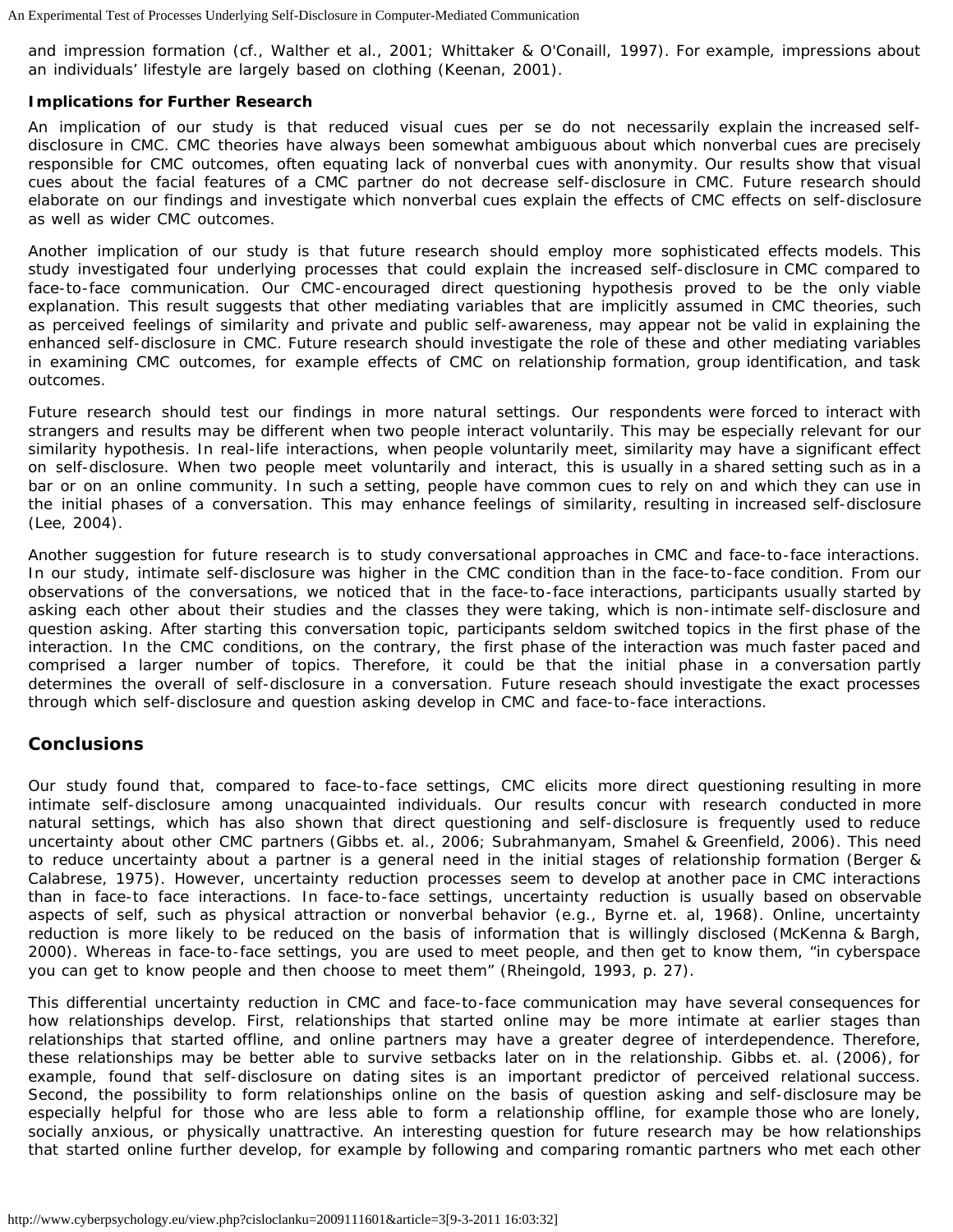online and offline over a longer time period.

### **References**

Albada, K. F., Knapp, M. L., & Theune, K. E. (2002). Interaction Appearance Theory: Changing perceptions of physical attractiveness through social interaction. *Communication Theory, 12*, 8-40.

Altman, I., & Taylor, D. A. (1973). *Social penetration. The development of interpersonal relationships*. New York: Holt, Rinehart and Winston.

Anderson, N. H. (1965). Primacy effects in personality impression formation using a generalized order effect paradigm. *Journal of Personality and Social Psychology, 2*, 1-9.

Bargh, J. A., McKenna, K. Y. A., & Fitzsimons, G. M. (2002). Can you see the real me? Activation and expression of the "true self" on the Internet. *Journal of Social Issues, 58*, 33-48.

Baron, R. M., & Kenny, D. A. (1986). The moderator-mediator variable distinction in social psychological research: Conceptual, strategic, and statistical considerations. *Journal of Personality and Social Psychology, 51*, 1173-1182.

Berger, C. R. (1979). Beyond initial interaction: Uncertainty, understanding, and the development of interpersonal relationships. In H. Giles & R. N. StClair (Eds.), *Language and social psychology* (pp. 122-144). Oxford: Blackwell.

Berger, C. R., & Calabrese, R. J. (1975). Some explorations in initial interaction and beyond: Toward a developmental theory of interpersonal communication. *Human Communication Research, 1*, 99-112.

Boase, J., Horrigan, J. B., Wellman, B., & Rainie, L. (2006). *The Strength of Internet Ties*. Washington, D.C.: The Pew Internet & American Life Project.

Brockner, J., & Swap, W. C. (1976). Effects of repeated exposure and attitudinal similarity on self-disclosure and interpersonal attraction. *Journal of Personality and Social Psychology, 33*, 531-540.

Byrne, D., London, O., & Reeves, K. (1968). The effects of physical attractiveness, sex, and attitude similarity on interpersonal attraction. *Journal of Personality, 36*, 259-271.

Coleman, L. H., Paternite, C. E., & Sherman, R. C. (1999). A reexamination of deindividuation in synchronous computer-mediated communication. *Computers in Human Behavior, 15*, 51-65.

Collins, N. L., & Miller, L. C. (1994). Self-disclosure and liking: A meta-analytic review. *Psychological Bulletin, 116*, 457-475.

Derlega, V. J., Metts, S., Petronio, S., & Margulis, S. T. (1993). *Self-Disclosure*. Newbury Park, CA: Sage.

Diamantopoulos, A. (2008). Formative indicators: Introduction to the special issue. *Journal of Business Research, 61*, 1201-1202.

Dindia, K., & Allen, M. (1992). Sex differences in self-disclosure: A meta-analysis. *Psychological Bulletin, 112*, 106- 124.

Dubrovsky, V. J., Kiesler, S., & Sethna, B. N. (1991). The equalization phenomenon: Status effects in computermediated and face-to-face decision-making groups. *Human-Computer Interaction, 6*, 119-146.

Fenigstein, A., Scheier, M. F., & Buss, A. H. (1975). Public and private self-consciousness: Assessment and theory. *Journal of Consulting and Clinical Psychology, 43*, 522-527.

Fox, S., & Madden, M. (2006). *Generations online*. Washington, D.C.: The Pew Internet & American Life Project.

Frank, M. G., & Gilovich, T. (1989). Effect of memory perspective on retrospective causal attributions. *Journal of Personality and Social Psychology, 57*, 399-403.

Franzoi, S. L., & Davis, M. H. (1985). Adolescent self-disclosure and loneliness: private self-consciousness and parental influences. *Journal of Personality and Social Psychology, 48*, 768-780.

Gibbs, J. L., Ellison, N. B., & Heino, R. D. (2006). Self-presentation in online personals: The role of anticipated future interaction, self-disclosure, and perceived success in Internet dating. *Communication Research, 33*, 152-177.

Hacker, H. M. (1981). Blabbermouths and clams: Sex differences in self-disclosure in same-sex and cross-sex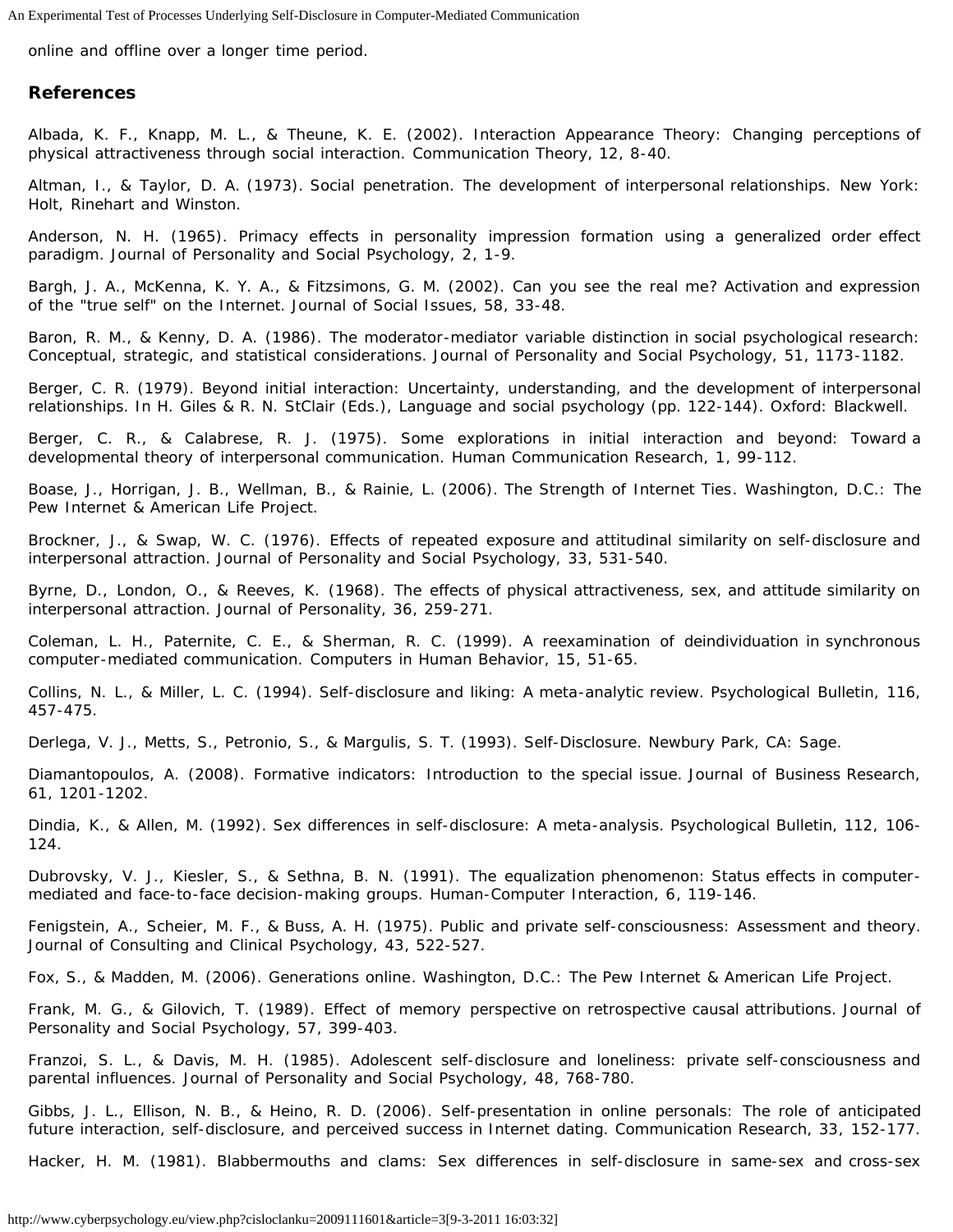friendship dyads. *Psychology of Women Quarterly, 5*, 385-401.

Henderson, S., & Gilding, M. (2004). 'I've never clicked this much with anyone in my life': trust and hyperpersonal communication in online friendships. *New Media and Society, 6*, 487-506.

Hu, Y., Wood, J. F., Smith, V., & Westbrook , N. (2004). Friendships through IM: Examining the relationship between instant messaging and intimacy. *Journal of Computer-Mediated Communication, 10(1)*. Retrieved May 19, 2007, from <http://jcmc.indiana.edu/vol10/issue1/hu.html>

Joinson, A. N. (1998). Causes and implications of disinhibited information on the Internet. In J. Gackenbach (Ed.), *Psychology and the Internet* (pp. 43-60). San Diego: Academic Press.

Joinson, A. N. (2001). Self-disclosure in computer-mediated communication: The role of self-awareness and visual anonymity. *European Journal of Social Psychology, 31*, 177-192.

Jourard, S. M. (1971). *Self-disclosure: An experimental analysis of the transparent self*. New York: Wiley.

Keenan, W. J. F. (2001). *Dressed to impress: Looking the part*. Oxford: Berg.

Kenny, D. A. (2006). *Mediation*. Retrieved May 19, 2007, from <http://www.davidakenny.net/cm/mediate.htm>

Kiesler, S., Siegel, J., & McGuire, T. W. (1984). Social psychological aspects of computer-mediated communication. *American Psychologist, 39*, 1123-1134.

Lea, M., Spears, R., & De Groot, D. (2001). Knowing me, knowing you: Anonymity effects on social identity processes within groups. *Personality and Social Psychology Bulletin, 27*, 526-537.

Lee, E.-J. (2004). Effects of visual representations on social influence in computer-mediated communication. *Human Communication Research, 30*, 234-259.

Lenhart, A., Madden, M., & Hitlin, P. (2005). *Teens and technology: Youth are leading the transition to a fully wired and mobile nation*. Washington, D.C.: The Pew Internet & American Life Project.

Lennox, R. D., & Wolfe, R. N. (1984). Revision of the self-monitoring scale. *Journal of Personality and Social Psychology, 46*, 1349-1364.

Matheson, K., & Zanna, M. P. (1988). The impact of computer-mediated communication on self-awareness. *Computers in Human Behavior, 4*, 221-233.

McCroskey, J. C., Richmond, V. P., & Daly, J. A. (1975). The development of a measure of perceived homophily in interpersonal communication. *Human Communication Research, 1*, 323-332.

McKenna, K. Y. A., & Bargh, J. A. (1998). Coming out in the age of the Internet: Identity "demarginalization" through virtual group participation. *Journal of Personality and Social Psychology, 75*, 681-694.

McKenna, K. Y. A., & Bargh, J. A. (2000). Plan 9 from cyberspace: The implications of the Internet for personality and social psychology. *Personality and Social Psychology Review, 4*, 57-75.

McKenna, K. Y. A., Green, A. S., & Gleason, M. E. J. (2002). Relationship formation on the Internet: What's the big attraction? *Journal of Social Issues, 58*, 9-31.

Peter, J., Valkenburg, P. M., & Schouten, A. P. (2007). Precursors of adolescents' use of visual and audio devices during online communication. *Computers in Human Behavior, 23*, 2473-2487.

Pledger, L. M. (1992). Development of self-monitoring behavior from early to late adolescence. *Adolescence, 27*, 329-338.

Preacher, K. J., & Leonardelli, G. J. (2005). *Calculation for the Sobel test: An interactive calculation tool for mediation tests*. Retrieved May 19, 2007, from<http://www.unc.edu/~preacher/sobel/sobel.htm>

Rheingold, H. (1993). *The virtual community : homesteading on the electronic frontier*. Retrieved May 19, 2007, from <http://www.rheingold.com/vc/book/>

Rice, R. E., & Love, G. (1987). Electronic emotion: Socioemotional content in a computer-mediated communication network. *Communication Research, 14*, 85-107.

Rockmann, K. W., & Northcraft, G. B. (2008). To be or not to be trusted: The influence of media richness on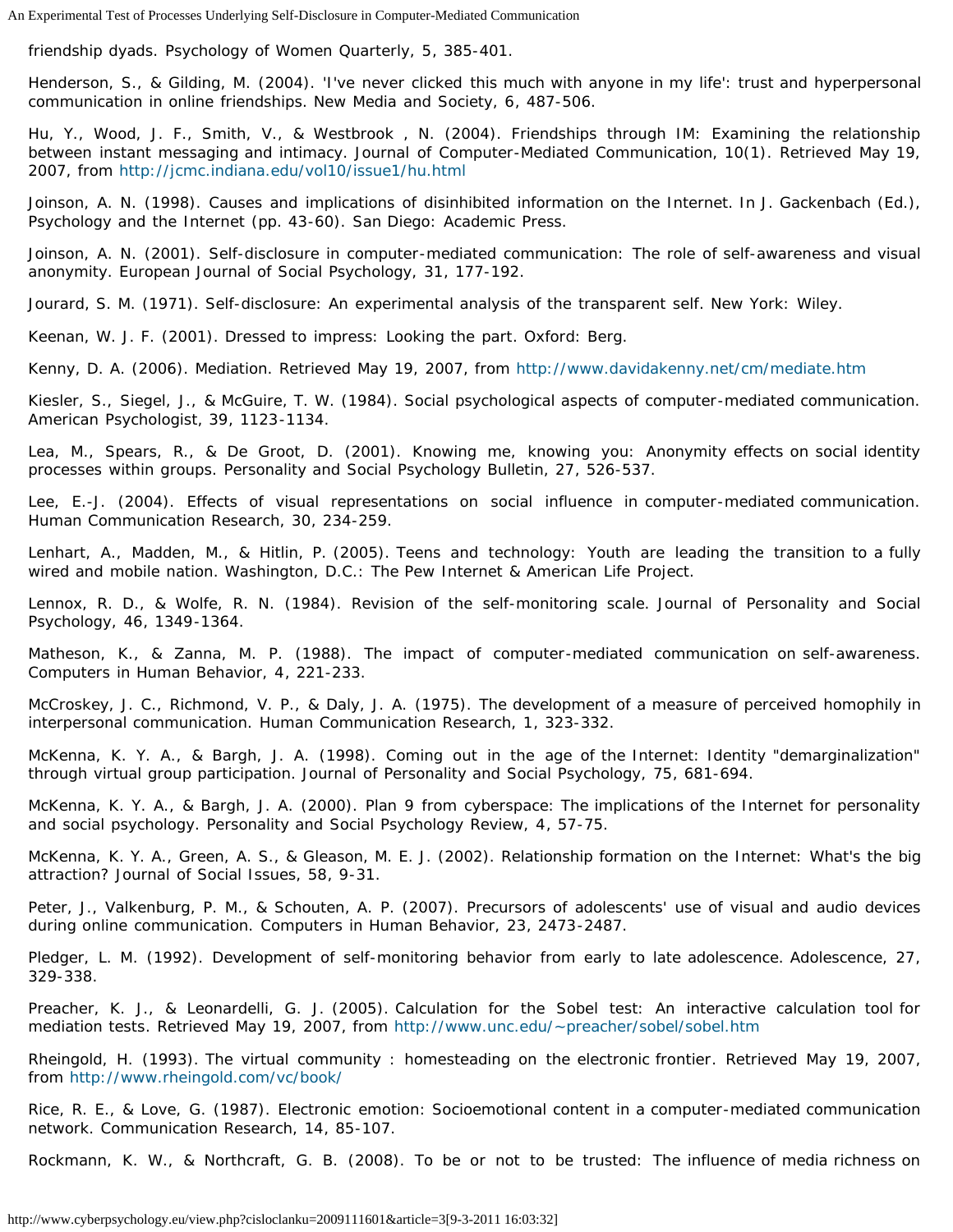defection and deception. *Organizational Behavior and Human Decision Processes, 107*, 106-122.

Sassenberg, K., Boos, M., & Rabung, S. (2005). Attitude change in face-to-face and computer-mediated communication: Private self-awareness as mediator and moderator. *European Journal of Social Psychology, 35*, 361-374.

Schouten, A. P., Valkenburg, P. M., & Peter, J. (2007). Precursors and underlying processes of adolescents' online self-disclosure: Testing an "Internet-Attribute-Perception" model. *Media Psychology, 10*, 292-315.

Short, J. A. (1974). Effects of medium of communication on experimental negotiations. *Human Relations, 27*, 225- 234.

Siegel, J., Dubrovsky, V., Kiesler, S., & McGuire, T. W. (1986). Group processes in computer-mediated communication. *Organizational Behavior and Human Decision Processes, 37*, 157-187.

Sobel, M. E. (1982). Asymptotic intervals for indirect effects in structural equations models. In S. Leinhart (Ed.), *Sociological methodology* (pp. 290-312). San Francisco: Jossey-Bass.

Spears, R., & Lea, M. (1992). Social influence and the influence of the 'social' in computer-mediated communication. In M. Lea (Ed.), *Contexts of computer-mediated communication* (pp. 30-65). Hemel Hempstead: Harvester Wheatsheaf.

Spears, R., Postmes, T., Lea, M., & Wolbert, A. (2002). When are net effects gross products? The power of influence and the influence of power in computer-mediated communication. *Journal of Social Issues, 58*, 91-107.

Subrahmanyam, K., Smahel, D., & Greenfield, P. (2006). Connecting developmental constructions to the Internet: Identity presentation and sexual exploration in online teen chat rooms. *Developmental Psychology, 42*, 395-406.

Tidwell, L. C., & Walther, J. B. (2002). Computer-mediated communication effects on disclosure, impressions, and interpersonal evaluations: Getting to know one another a bit at a time. *Human Communication Research, 28*, 317- 348.

Valkenburg, P. M., Peter, J., & Schouten, A. P. (2006). Friend networking websites and their relationship to adolescents' well-being and self-esteem. *Cyberpsychology & Behavior, 9*, 584-590.

Walther, J. B. (1996). Computer-mediated communication: Impersonal, interpersonal and hyperpersonal interaction. *Communication Research, 23*, 1-43.

Walther, J. B., & Parks, M. R. (2002). Cues filtered out, cues filtered in: Computer-mediated communication and relationships. In M. L. Knapp & J. A. Daly (Eds.), *Handbook of interpersonal communication* (3rd ed., pp. 529-563). Thousand Oaks, CA: Sage.

Walther, J. B., Slovacek, C. L., & Tidwell, L. C. (2001). Is a picture worth a thousand words? Photographic images in long-term and short-term computer-mediated communication. *Communication Research, 28*, 105-134.

Whittaker, S., & O'Conaill, B. (1997). The role of vision in face-to-face and mediated communication. In K. E. Finn & A. J. Sellen (Eds.), *Video-Mediated Communication* (pp. 23-47). Mahwah, NJ: Lawrence Erlbaum.

#### **Correspondence to:**

Alexander Schouten, PhD Department of Business Administration Knowledge, Information & Networks Research Group VU University Amsterdam De Boelelaan 1105 1081 HV Amsterdam, the Netherlands tel. + 31 (0) 20 598 6061 e-mail. aschouten@feweb.vu.nl

#### <span id="page-14-0"></span>**About author(s)**

Alexander Schouten (Ph.D., 2007) is Assistant Professor of Information Systems at the Faculty of Economics and Business Administration, VU University Amsterdam. In his Ph.D. research, which was funded by the Dutch Science Foundation NWO, he investigated adolescents' use of new communication technologies, such as social networking sites and instant messaging.